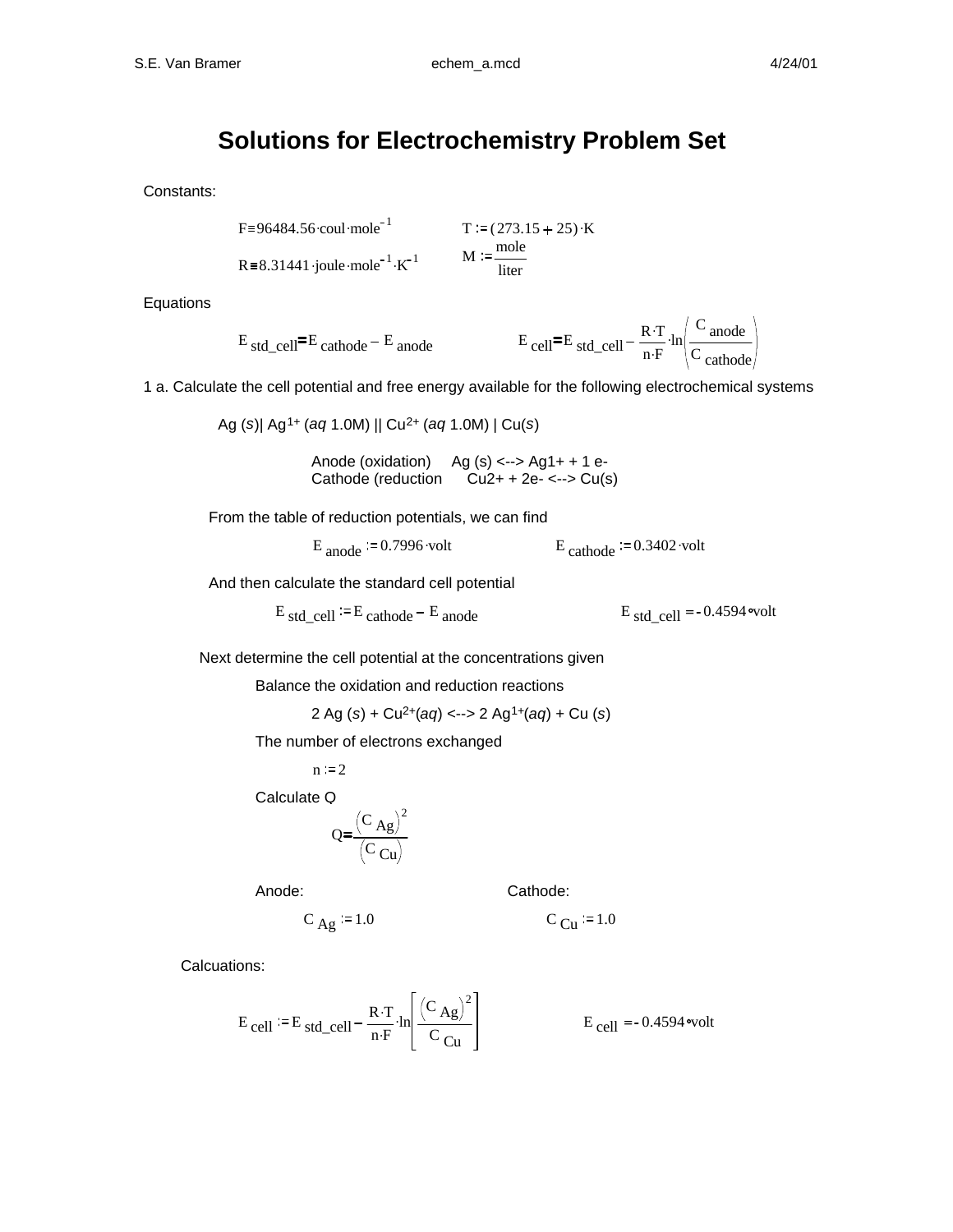1.b This is the same reaction for everything except the concentrations so:

Anode: Cathode:

$$
C_{\text{Ag}} := 0.1
$$
 C<sub>Cu</sub> := 0.1

Calcuations:

$$
E_{\text{cell}} := E_{\text{std\_cell}} - \frac{R \cdot T}{n \cdot F} \cdot \ln \left[ \frac{(C_{\text{Ag}})^2}{C_{\text{Cu}}} \right]
$$
  
 
$$
E_{\text{cell}} = -0.4298 \text{ volt}
$$

1.c This is the same reaction for everything except the concentrations so:

Anode:

$$
C_{Ag} := 1.0
$$
 
$$
C_{Cu} := 0.1
$$

Calcuations:

$$
E_{cell} := E_{std\_cell} - \frac{R \cdot T}{n \cdot F} \cdot \ln \left[ \frac{(C_{Ag})^2}{C_{Cu}} \right]
$$
  
 
$$
E_{cell} = -0.489 \text{ volt}
$$

1.d This is the same reaction for everything except the concentrations so:

Anode: Cathode:

$$
C_{\text{Ag}} := 1
$$
 
$$
C_{\text{Cu}} := 0.01
$$

Calcuations:

$$
E_{cell} := E_{std\_cell} - \frac{R \cdot T}{n \cdot F} \cdot \ln \left[ \frac{(C_{Ag})^2}{C_{Cu}} \right]
$$
  
 
$$
E_{cell} = -0.5186 \text{ volt}
$$

1.e This is the same reaction for everything except the concentrations so:

Anode: Cathode:

$$
C_{Ag} := 0.1
$$
  $C_{Cu} := 1.0$ 

Calcuations:

$$
E_{cell} := E_{std\_cell} - \frac{R \cdot T}{n \cdot F} \cdot \ln \left[ \frac{(C_{Ag})^2}{C_{Cu}} \right]
$$
  
 
$$
E_{cell} = -0.4002 \text{ volt}
$$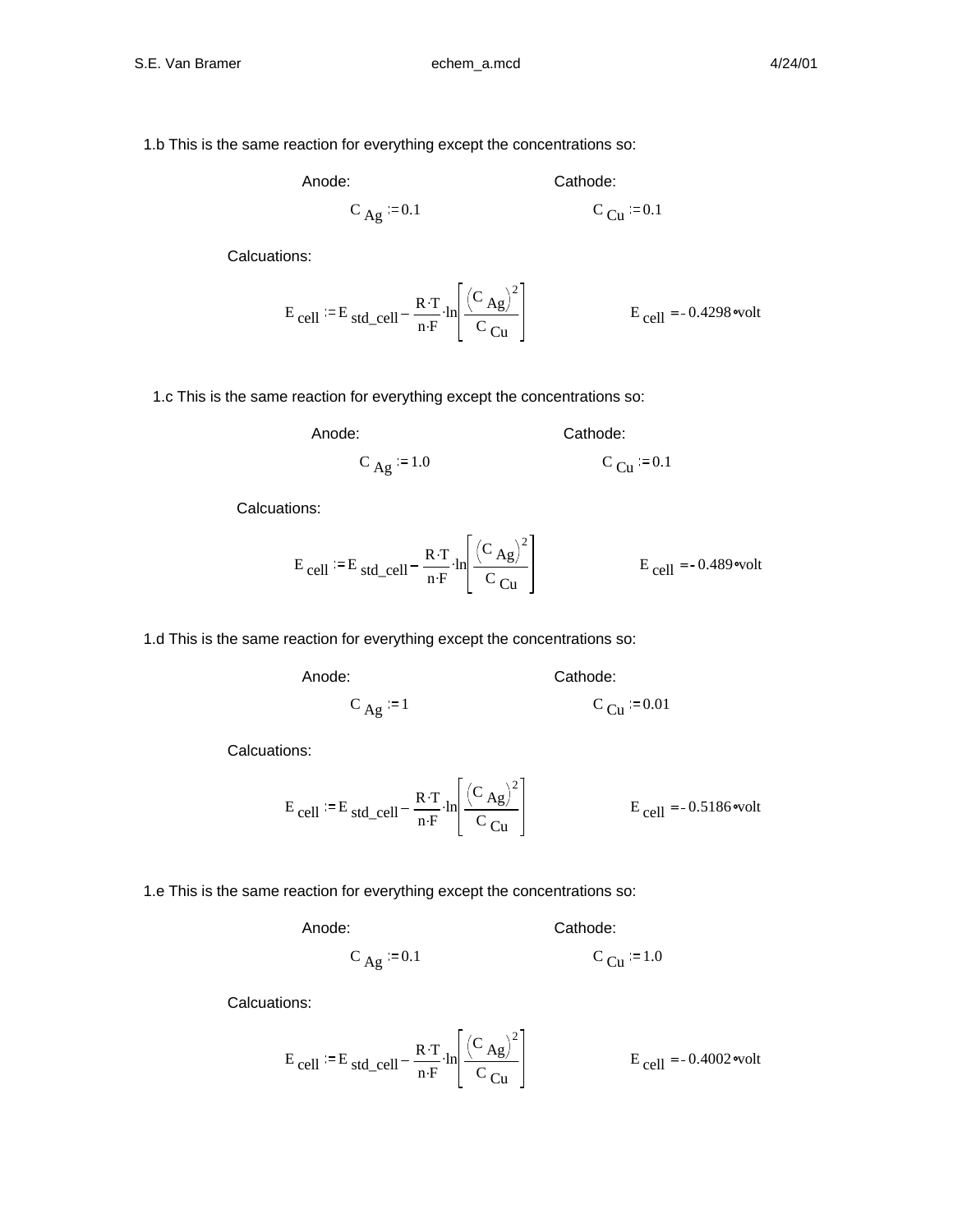1 f In this problem the cell is reversed so that:

Cu(*s*) | Cu2+ (*aq* 1.0M) || Ag1+ (*aq* 1.0M) | Ag (*s*)

Anode (oxidation) Cu (s) <--> Cu2+ + 2e-Cathode (reduction  $\angle$  Ag1+ + 1 e- <--> Ag(s)

From the table of reduction potentials, we can find

 $E_{\text{anode}} = 0.3402 \text{ volt}$  . E cathode  $= 0.7996 \text{ volt}$ 

And then calculate the standard cell potential

$$
E_{std\_cell}
$$
 := E cathode – E anode  $E_{std\_cell}$  = 0.4594<sup>°</sup>volt

Next determine the cell potential at the concentrations given

Balance the oxidation and reduction reactions

$$
2 \text{ Ag}^{1+}(aq) + \text{Cu} \ (s) \ \text{---} \ 2 \text{ Ag} \ (s) + \text{Cu}^{2+}(aq)
$$

The number of electrons exchanged

$$
n:=2
$$

Calculate Q

$$
Q = \frac{(C_{\text{Cu}})}{(C_{\text{Ag}})^2}
$$

Anode: Cathode:

$$
C_{\text{Ag}} := 1.0
$$

1.0 C  $_{\text{Cu}} := 1.0$ 

Calcuations:

$$
E_{cell} := E_{std\_cell} - \frac{R \cdot T}{n \cdot F} \cdot \ln \left[ \frac{C_{Cu}}{(C_{Ag})^2} \right]
$$
  
 
$$
E_{cell} = 0.4594 \text{ volt}
$$

Notice that in this reaction the cell potential is positive, this electrochemical cell is spontaneous (the reactions are going the way they want to). So this is the voltage produced by the cell. It is acting like a battery here. In the previous examples, the reactions were all going in the non-spontaneous direction. The voltage was negative, indicating that this is the voltage that must be applied to the system to push it backwards. The previous cells were electrolytic, they were being charged.